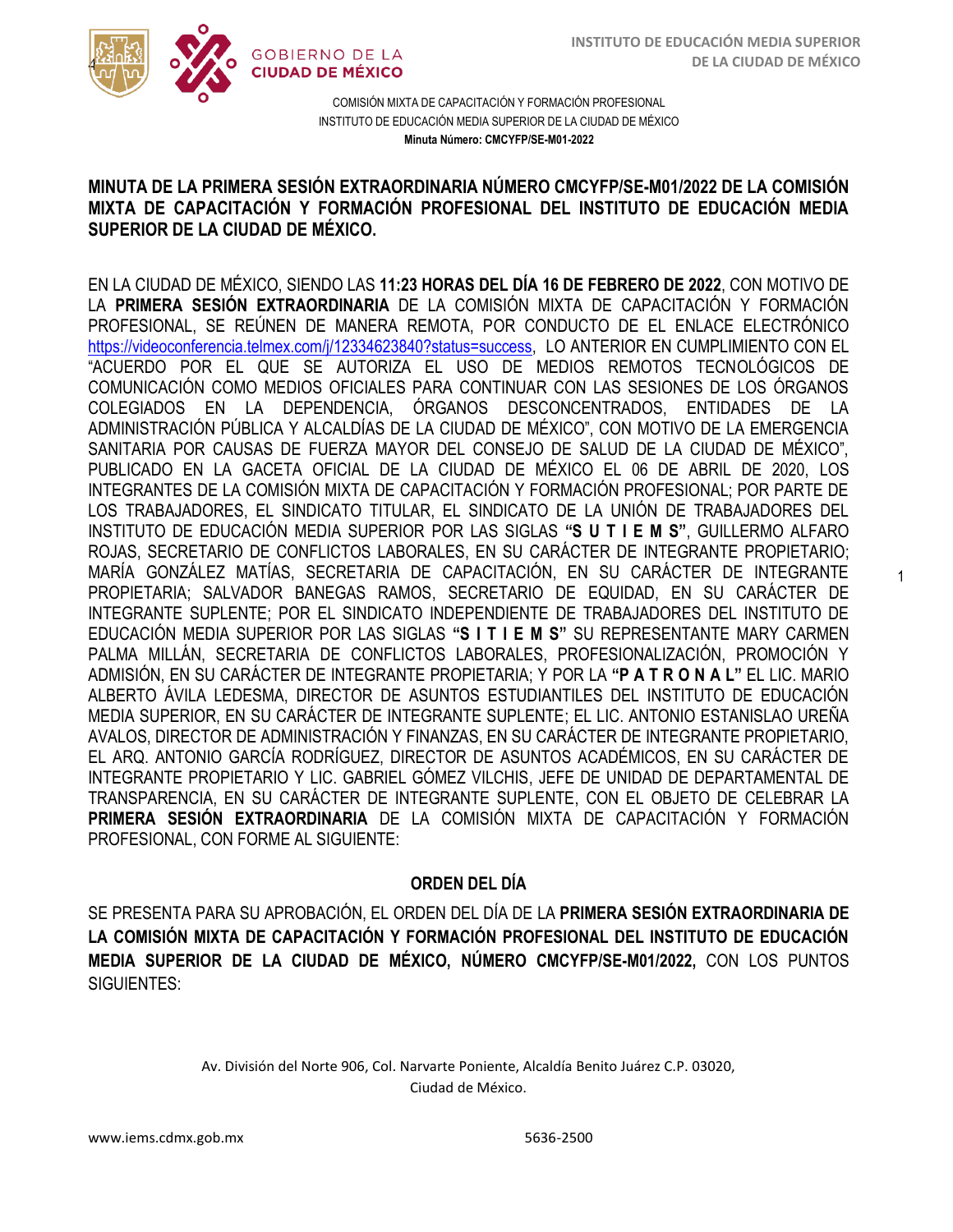

COMISIÓN MIXTA DE CAPACITACIÓN Y FORMACIÓN PROFESIONAL INSTITUTO DE EDUCACIÓN MEDIA SUPERIOR DE LA CIUDAD DE MÉXICO **Minuta Número: CMCYFP/SE-M01-2022**

- I. LECTURA Y APROBACIÓN DEL ORDEN DEL DÍA.
- **CAPACITACIÓN A PERSONAL DOCENTE Y ADMINISTRATIVO 2022.** II. SE PRESENTA PARA SU APROBACIÓN, EL PROYECTO PARA EL **PROGRAMA ANUAL DE**

### **M I N U T A**

**PRIMERO.** DE ACUERDO CON LA LISTA DE ASISTENCIA DE LOS INTEGRANTES DE LA COMISIÓN, EXISTE QUÓRUM LEGAL VÁLIDO PARA LLEVAR A CABO LA **PRIMERA SESIÓN EXTRAORDINARIA** DE LA COMISIÓN MIXTA DE CAPACITACIÓN Y FORMACIÓN PROFESIONAL.

LAS PERSONAS INTEGRANTES DE LA **COMISIÓN MIXTA DE CAPACITACIÓN Y FORMACIÓN PROFESIONAL DEL INSTITUTO DE EDUCACIÓN MEDIA SUPERIOR DE LA CIUDAD DE MÉXICO** APRUEBAN POR UNANIMIDAD, EL ORDEN DEL DÍA DE LA **PRIMERA SESIÓN EXTRAORDINARIA** CON LOS PUNTOS SIGUIENTES:

- I. LECTURA Y APROBACIÓN DEL ORDEN DEL DÍA.
- II. SE PRESENTA PARA SU APROBACIÓN Y SOMETER A APROBACIÓN DEL CONSEJO DE GOBIERNO EL PROYECTO PARA EL **PROGRAMA ANUAL DE CAPACITACIÓN A PERSONAL DOCENTE Y ADMINISTRATIVO 2022.**

**SEGUNDO**. LOS INTEGRANTES DE LA COMISIÓN MIXTA DE CAPACITACIÓN Y FORMACIÓN PROFESIONAL APRUEBAN EN TODAS Y CADA UNA DE SUS PARTES EL PROYECTO DEL **PROGRAMA ANUAL DE CAPACITACIÓN A PERSONAL DOCENTE Y ADMINISTRATIVO 2022,** PARA TODOS LOS EFECTOS ADMINISTRATIVOS CORRESPONDIENTES.

LAS REPRESENTACIONES DEL SUTIEMS Y SITIEMS, SOLICITAN QUE LA OPERACIÓN PRÁCTICA DE ESTE PLAN ANUAL DE CAPACITACIÓN SE REALICE CON APEGO A LA NORMATIVIDAD VIGENTE, LO QUE IMPLICARÍA EL OTORGAMIENTO DE FACILIDADES EN LO QUE SE REFIERE A DESCARGA DE CARGA LABORAL ADMINISTRATIVA Y DOCENTE, PARA GARANTIZAR EL DERECHO A LA CAPACITACIÓN DE LOS TRABAJADORES Y LA OBLIGACIÓN PATRONAL DE BRINDARLA, TAL Y COMO LO ESTABLECE LA CLÁUSULA 51 DE CCT VIGENTE.

**TERCERO.** LOS ACUERDOS TOMADOS EN LA PRESENTE SESIÓN, SON VÁLIDOS Y SURTIRÁN SUS EFECTOS LEGALES Y JURÍDICOS EN TÉRMINOS DE LO DISPUESTO POR LOS ARTÍCULOS 21 FRACCIONES II, VII, VIII, XII, XIII INCISO A SUBINCISOS E Y F; 32, 38, 39, 40 DEL REGLAMENTO INTERIOR DE TRABAJO DEL INSTITUTO DE EDUCACIÓN MEDIA SUPERIOR DE LA CIUDAD DE MÉXICO; 1, 18, 21, 25, 34 Y 37 DEL REGLAMENTO DE LA COMISIÓN MIXTA DE CAPACITACIÓN Y FORMACIÓN PROFESIONAL DEL INSTITUTO DE EDUCACIÓN MEDIA SUPERIOR DE LA CIUDAD DE MÉXICO; ASÍ COMO LAS CLÁUSULAS 51, 78, 79 FRACCIÓN II DEL CONTRATO COLECTIVO DE TRABAJO DEL INSTITUTO DE EDUCACIÓN MEDIA SUPERIOR DE LA CIUDAD DE MÉXICO, ASÍ COMO EL NUMERAL TERCERO. PÁRRAFO SÉPTIMO Y OCTAVO DEL

Av. División del Norte 906, Col. Narvarte Poniente, Alcaldía Benito Juárez C.P. 03020,

Ciudad de México.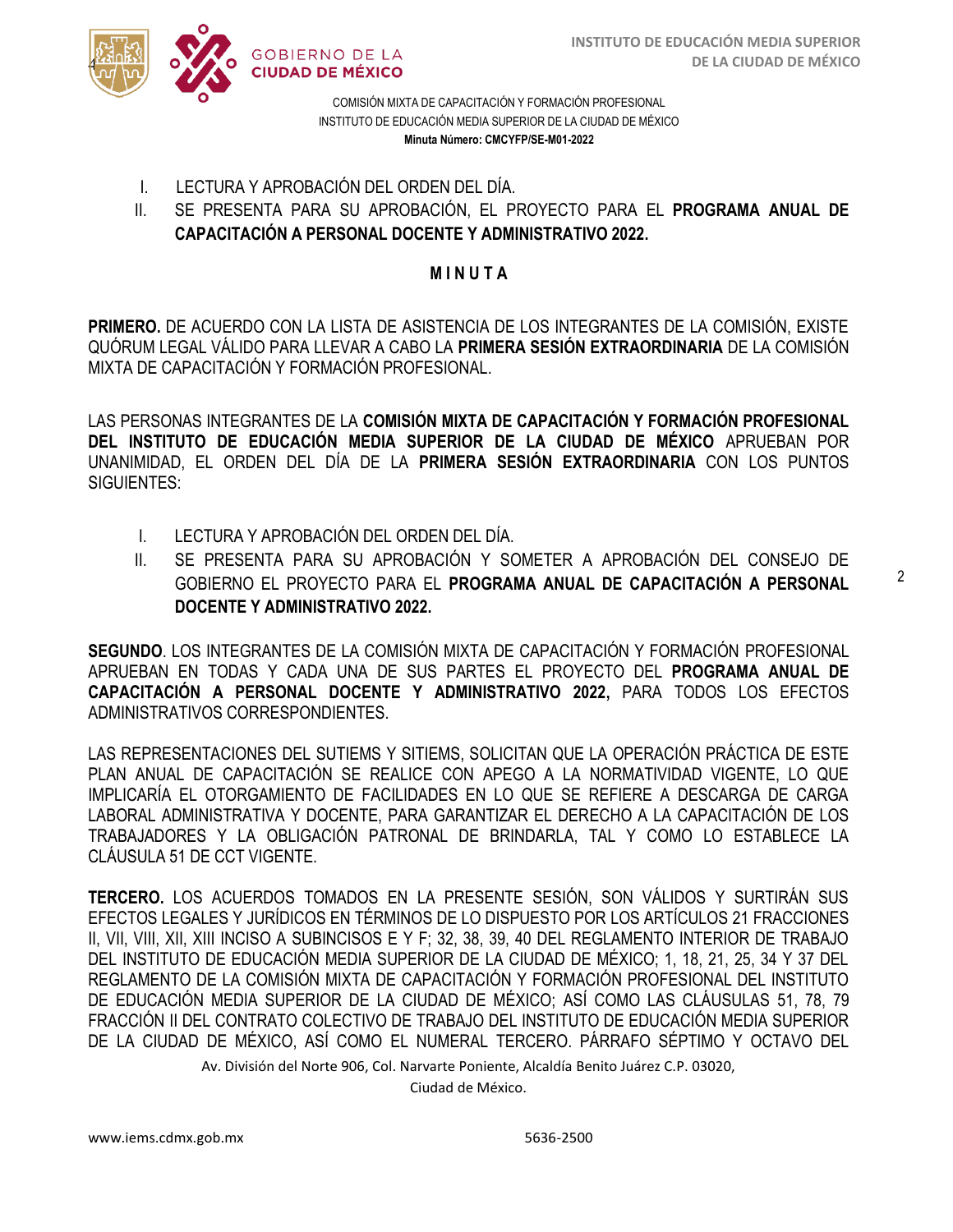

#### COMISIÓN MIXTA DE CAPACITACIÓN Y FORMACIÓN PROFESIONAL INSTITUTO DE EDUCACIÓN MEDIA SUPERIOR DE LA CIUDAD DE MÉXICO **Minuta Número: CMCYFP/SE-M01-2022**

/2020 COMUNICACIÓN COMO MEDIOS OFICIALES PARA CONTINUAR CON LAS SESIONES DE LOS ÓRGANOS  COLEGIADOS EN LA DEPENDENCIA, ÓRGANOS DESCONCENTRADOS, ENTIDADES DE LA "ACUERDO POR EL QUE SE AUTORIZA EL USO DE MEDIOS REMOTOS TECNOLÓGICOS DE ADMINISTRACIÓN PÚBLICA Y ALCALDÍAS DE LA CIUDAD DE MÉXICO, CON MOTIVO DE LA EMERGENCIA SANITARIA POR CAUSAS DE FUERZA MAYOR DEL CONSEJO DE SALUD DE LA CIUDAD DE MÉXICO", PUBLICADO EN LA GACETA OFICIAL DE LA CIUDAD DE MÉXICO EL 06 DE ABRIL DE 2020.

**CUARTO.** LOS INTEGRANTES DE LA COMISIÓN EXPRESARON SU CONSENTIMIENTO SIN MEDIAR ALGÚN VICIO DE LA VOLUNTAD, RESPECTO DE LA MINUTA EMITIDA, LA QUE SURTIRÁ EFECTOS LEGALES A PARTIR DE SU PUBLICACIÓN EN LA PÁGINA OFICIAL DEL INSTITUTO DE CONFORMIDAD CON EL NUMERAL CUARTO DE LA PRESENTE MINUTA, Y LAS FIRMAS AUTÓGRAFAS DE LOS QUE EN ELLA INTERVINIERON SE ASENTARÁN UNA VEZ TERMINADA LA EMERGENCIA SANITARIA.

#### **-----------ESTE DOCUMENTO SE FIRMA SIENDO LAS 13:43 HORAS DEL 16 DE FEBRERO DE 2022---------------- -----------------------------------------------------------------------------------------------------------------------------------------------------------**

# **FIRMAN LAS PARTES POR PARTE DE LOS TRABAJADORES DEL IEMS**

### **MARÍA GONZÁLEZ MATÍAS**

**MARY CARMEN PALMA MILLÁN**

INTEGRANTE PROPIETARIA SECRETARIA DE CAPACITACIÓN DEL SINDICATO DE LA UNIÓN DE TRABAJADORES DEL INSTITUTO DE EDUCACIÓN MEDIA SUPERIOR (SUTIEMS)

INTEGRANTE PROPIETARIA SECRETARIA DE CONFLICTOS LABORALES, PROFESIONALIZACIÓN, PROMOCIÓN Y ADMISIÓN DEL SINDICATO INDEPENDIENTE DE TRABAJADORES DEL INSTITUTO DE EDUCACIÓN MEDIA SUPERIOR (SITIEMS)

**GUILLERMO ALFARO ROJAS SALVADOR BANEGAS RAMOS**

Av. División del Norte 906, Col. Narvarte Poniente, Alcaldía Benito Juárez C.P. 03020, Ciudad de México.